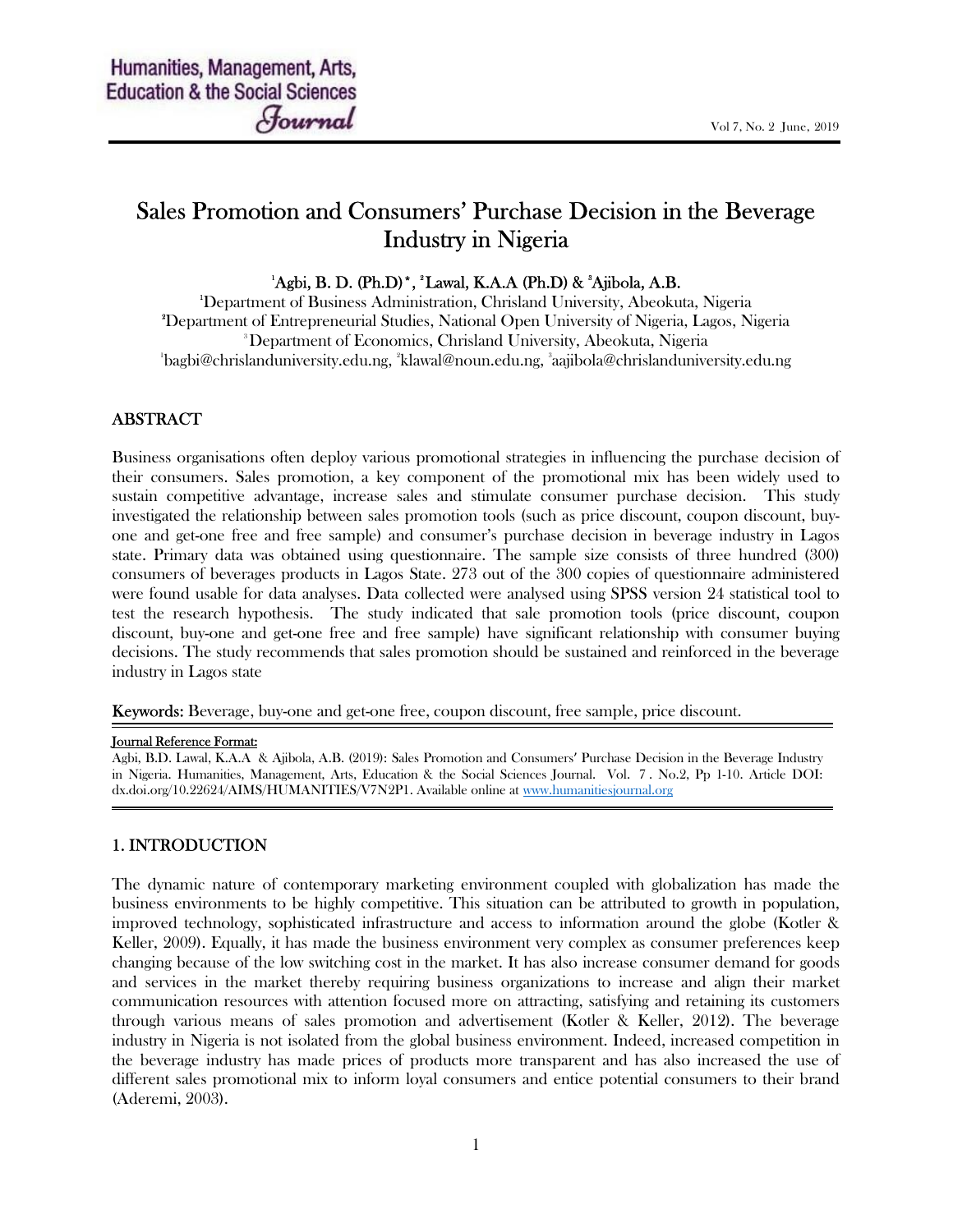This situation has made sale promotion in the industry a strategic activity to enlarge and maintain market share. Consumer purchase decision is influenced by a numbers of external forces such as consumer taste, income, competing products, advertising message and advertising media among others. The main focus of this study is to investigate how significant is the relationship between consumer decision making and some sales promotion tools. Specifically, this study sought to examine the relationship between sales promotion tools (such as price discount, coupon discount, buy-one and get-one free and free sample) and consumers' purchase decision.

### 1.1 Research Hypotheses

In line with the research objectives, this study tested the following null hypotheses:

- $H<sub>0</sub>$ : Price discount has no significant impact on consumer purchase decision.
- H<sub>02</sub>: Coupon discount has no significant impact on consumer purchase decision.
- H<sub>03</sub>: Free samples have no significant impact on consumer purchase decision.
- $H<sub>04</sub>$ : Buy-one-get-one-free has no significant impact on consumer purchase decision.

### 2. REVIEW OF LITERATURE

### Concept of Sales Promotion

Sales promotion consists of diverse collection of incentive tools, mostly short term designed to stimulate quicker and/or greater purchase of a particular product by consumer. It offers incentives to consumers to buy a product. Sales promotion efforts are directed at final consumers and designed to motivate, persuade and remind them of the goods and services that are offered. Aderemi (2003) defines sales promotion as a marketing activity that adds to the basic value proposition behind a product (that is, getting more for less) for a limited time in order to stimulate consumer purchasing, selling effectiveness or the effort of the sales force. Terence (2007) described sales promotion as a mediated form of communication from an identifiable source designed to persuade the receiver to take some actions, now or in the future. The increased importance of sales promotion as strategic tools in consumer markets has generated strong interest among practitioners and academics in understanding the mechanisms, effectiveness, and efficiencies of different sales promotion approaches.

To this end, Agbonifoh, Ogwo, Nnolim and Nkamnebe (2007) posited that sales promotion is a critical tool for competitive advantage in view of increasing competition in the global market which has prompted organizations to ensure satisfaction of customer needs and wants more efficiently and effectively than competitors. Indeed, for any organization to survive in this competitive situation, it is important for it to develop and implement strong marketing communication strategies that will enable it meet and beat competition. It should also be able help organisations gain strategic advantage in the market because of its capacity for direct inducement and offer of an extra value or incentive to the sales force, distributors, or the ultimate consumers with the objective of creating an immediate sales (Schultz & Robinson, 2000). Some sales promotion strategies that are of interest in this study are discussed as follows:

- Price discount: is a reduction in a brands regular price. Blair and London (1981) opined that the major reason for marketers to use the price-discount reduction is that this type of deal usually presents a readily apparent value to consumers especially when they have a reference price point for the brand, therefore they can recognize the value of the discount.
- Coupon discount: This is a promotional devise that provides kobo-offs savings to consumers upon redeeming the coupon. Coupons can be disseminated to consumers through newspapers, sales point, and radio stations among others. The organization could organize a raffle competition or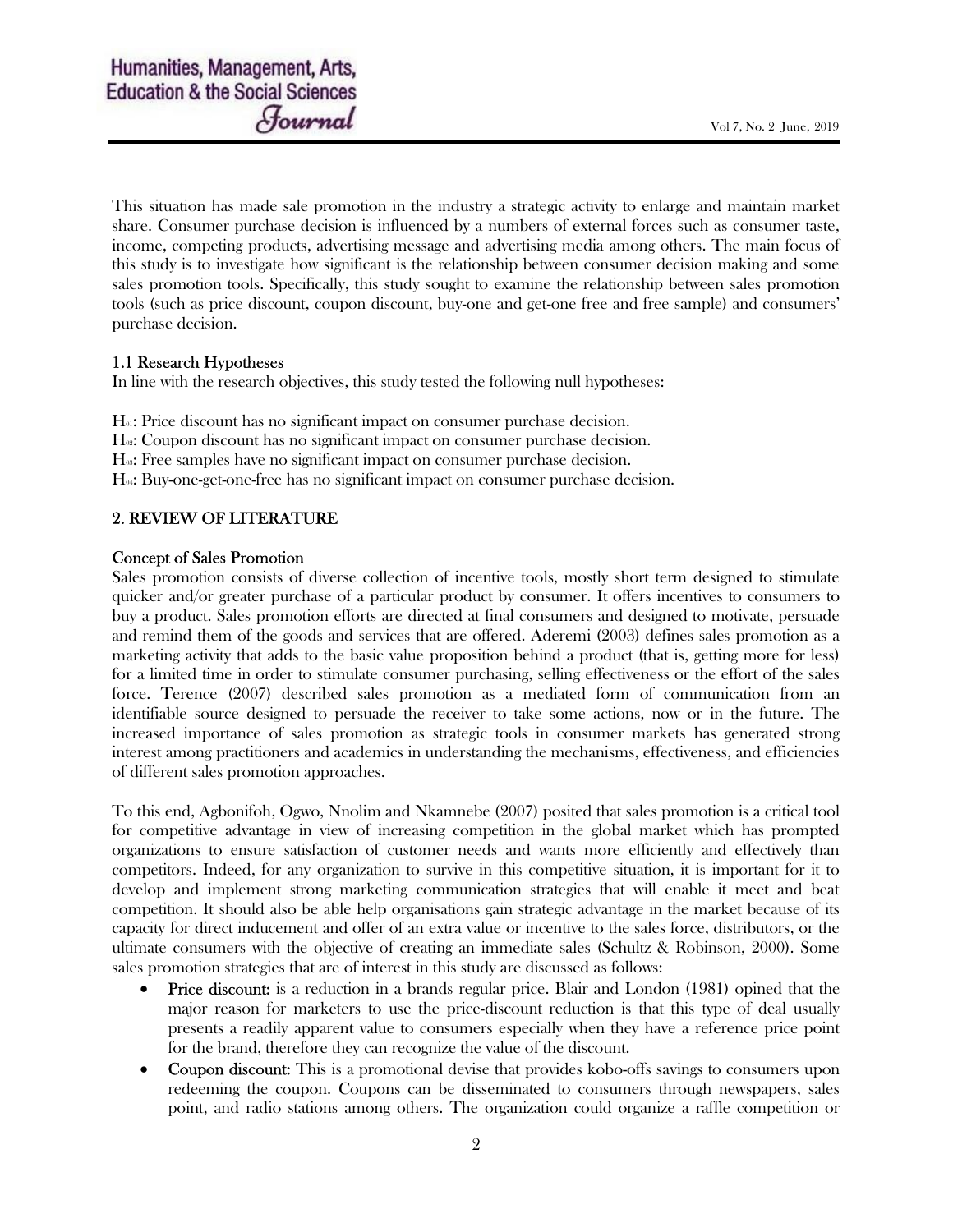decide to reward loyal customers with coupons to get more of their products or any other product the organisation will decide (Shimp, 2003).

- Buy-one-get-one-free: This is one of the types of bonus packages in which consumers are offered the additional product at the normal price. Consumer would be easily convinced to buy products that do not require additional fees and perceived of having higher value by consumers (Sinha & Smith, 2000). In addition, this technique would be beneficial for promoting retailers sales speed relative to price promotions (Li, Sun & Wang, 2007).
- Free samples: This includes any method used to deliver an actual or trial size product to consumers (Shimp, 2003). Sampling is generally considered the most effective way of generating trial, though it is the most expensive (Belch & Belch, 2005).

### 2.1 Consumer Decision Making Process

Social scientists develop many sophisticated theories of consumer behaviour. They give a variety of theoretical models to explain the sequence of behaviours involved in making a purchase decision. The first task in promoting any new product is to create awareness-perception-that the product exists. The second is to provide enough information-learning-about the product for the prospective customers to make an informed decision. Finally, the marketer wants to be persuasive enough to stimulate the customer's desiremotivation to satisfy his or her needs or wants by purchasing and repurchasing the product. These three personal processes of consumer behaviour -perception, learning, and motivation-are extremely important to advertisers (Arens & Bovée, 2005).

#### 2.2 Sales Promotional Tools in the Beverage Industry

Promotion is a marketing effort by any organisation in trying to communicate to its customers. Sales promotion is the most important tool in changing the timing rather than the level of purchasing because customers tend to buy earlier. Kotler and Keller (2012) said that a good promotional strategy should encompass sales promotion, public relations, advertising and personal selling in order to communicate with their present and potential consumers. Promotion is responsible for moving the demand curve upward and to the right by utilizing some or all of the elements of the promotional mix (Ward & Hill, 1991). Sales promotion has been used to represent at least three different concepts namely: the entire marketing mix, marketing communication and a catch –all for all communication instruments that do not fit in the advertising, personal selling or public relations subcategory.

Pride and Ferrel (1989) grouped sales promotion methods into two – namely consumer sales promotion and trade sales promotion. Consumer sales promotional methods are directed towards consumers and they include price discounts, buy-one-get-one-free, coupons, contests, bonuses, vacations, shopping, gifts, free products, tie- in's and free samples. Trade sales promotion methods focus on wholesalers, retailers and sales person. This includes sales contests, free merchandise, demonstrations, point-of -purchase and displays. However, the purpose of sales promotion in the marketing mix is to have a direct impact on the behaviour of the brand consumers.

#### 2.3 Influence of Sales Promotion on Consumer Purchase Decision

Adcock and El-Emam (2001) reported that when a purchase decision is made, the purchase decision can be affected by unanticipated situational factors. Some of these factors according to them could be directly associated with the purchase For instance, the outlet where the purchase is to be made, the quantity to be bought, when and how to pay can influence consumer decision to buy a product. In most situations, firms remove the need to make this decision by either including the essentials in the form of sales promotion tools like coupons, price discounts, buy-one-get-one-free, rebates and samples.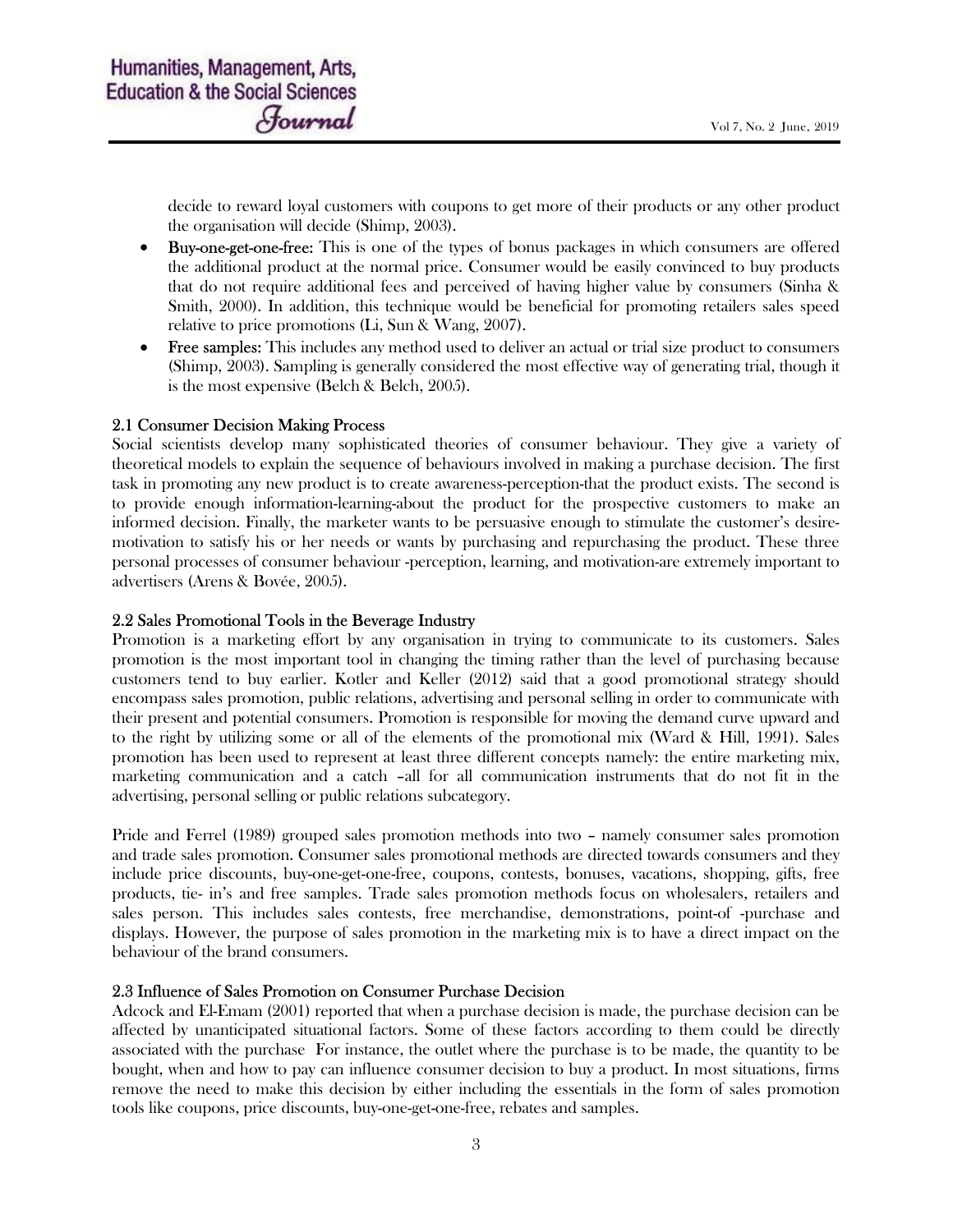The additional benefit whether in cash or in kind offered to consumers through sales promotion is likely be to determine by their purchase behaviour or decision (Ngolanya, Mahea, Nganga, Amollo, & Karuiki, 2006) Ngolanya et al. (2006) opined that consumer may act quickly, especially if sales promotional tools are used or the consumer may postpone making any purchase. Whenever the consumer makes a purchase, they find out what goods and services are available, what features and benefits they offer, who sells them at what prices, and where they can be purchased (Stanton, Etzel, & Walker, 1994). The firms and its sales team provide consumers with the market information whenever they engage consumers in efforts to inform or persuade in an attempt to communicate with them. Sales promotion in the beverage industry in Lagos state therefore provides a suitable link by providing consumers with samples of the products for them to test them in small quantities as well as provide consumers with most needed information concerning the product.

Kotler and Keller (2009) argued that purchase decision may be between objective or emotional motives; nevertheless, in all cases, the sale is made or not made in the customers mind and not in the mind of the seller. A product is not purchased for its own sake but for its ability to satisfy a need. The use of some of these promotional tools helps in determining the use that consumers are likely to put the product into and therefore guide them towards the right product (Cox & Britain, 2000). The consumer is therefore provided with the relevant information to get the opportunity to try the product and get to know whether it satisfies their needs and also enjoy a price reduction. Sales promotion is therefore used to draw consumers to the product and they end up making an impulse purchase as a result of the strength of the sales promotional tool.

Therefore, Berkowitz, Harley, Kerin, and Rudelius, (1994) proposed that, in the purchase decision process, at the recognition and the information search stage, the sales promotional tool that is most effective is the free samples because it helps in reducing risk trials. Consumers will be more likely to take the risk of trying a sample rather than buying the whole product and being disappointed. They further suggested that, at the alternative evaluation and the purchase decision stage, coupons, deals, point of purchase displays and rebates are suitable sales promotional tools because they encourage demand and repurchase of the same product by the consumer. They finally proposed that, at the post purchase stage, the best sales promotion tool would be the use of coupons, as they encourage repeat purchase from first time buyers. The beverage company in Nigeria have realized the need to influence the decision making process of consumers thereby indulging in increased sales promotions of their products. These sales promotions are mostly undertaken to stimulate trials of products, increase consumer demand or improve product availability.

## 3. METHODS

The study adopted a cross-sectional research survey. This kind of research design for data collection and also helps in measuring or ascertaining the relationship between one variable and another (Agbonifoh & Yomere, 1999). This approach was adopted because data collected were analyzed to determine the association between the variables of interest (free samples, coupon discount, price discount and buy-oneand-get-one) and customer purchase decision. The population of the study is made up of the consumers of products of Nigeria Bottling Company Plc, within Lagos Metropolis. A sample of three hundred consumers was taken. The research instrument used for this study in collecting data was structured survey questionnaire which was divided into Section A capturing respondent's bio-data while Section B contains variables of interest to the study.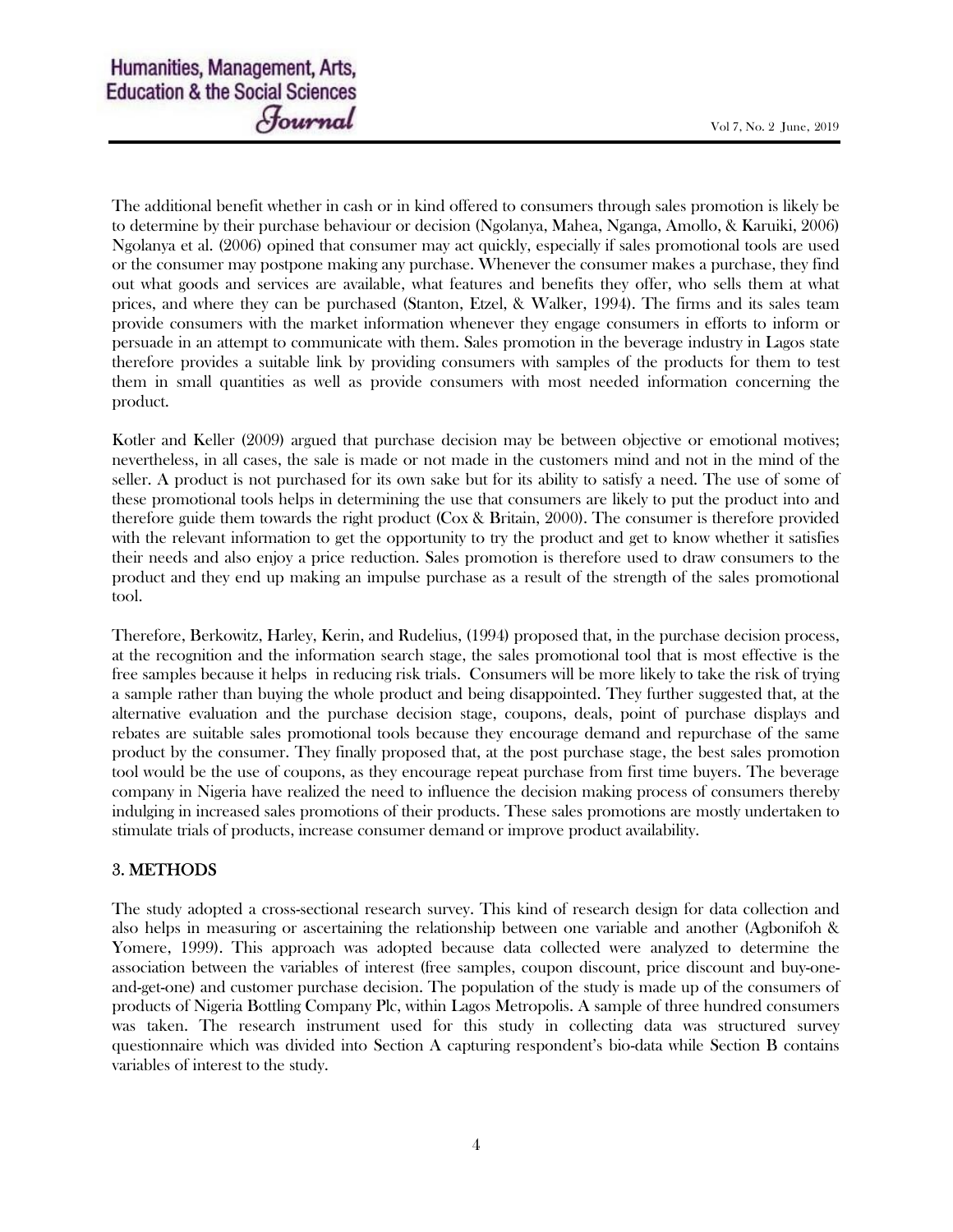The use of questionnaire as the research instrument is due to the fact that it is cheaper and less time consuming. Five-point Likert type scale was used in collecting data on sales promotion techniques such as free sample, coupon discount, price discount, buy-one-and-get one, and customer purchase decision. The following options were provided as means of response to the questions asked: Strongly Agreed (5), Agreed

(4), Neutral (3), Disagreed (2), and Strongly Disagreed (1). Data collected were analyzed with the aid of the following statistical tools: frequency table, simple percentage (%), mean and correlation analysis. All analyses were done by the means of Statistical Package for Social Sciences (SPSS Version 24) software at 5% level of significance.

### 4. RESULTS

### 4.1 Description of Demographic Variables

A total of 300 questionnaires were administered. However, 273 copies of the questionnaire were found usable for data analysis. The responses to demographic characteristics of the respondents are analyzed and presented in Table 1:

| Variable  | Category          | Frequency | Percent | <b>Cumulative Percent</b> |  |
|-----------|-------------------|-----------|---------|---------------------------|--|
|           | Male              | 111       | 40.7    | 40.7                      |  |
| Gender    | Female            | 162       | 59.3    | 100.0                     |  |
|           | Total             | 273       | 100.0   |                           |  |
| Marital   | Single            | 171       | 62.6    | 62.6                      |  |
|           | Married           | 102       | 37.4    | 100.0                     |  |
|           | Total             | 273       | 100.0   |                           |  |
| Age       | 20years and below | 28        | 10.3    | 10.3                      |  |
|           | 21-30years        | 84        | 30.8    | 41.0                      |  |
|           | 31-40years        | 64        | 23.4    | 64.5                      |  |
|           | 41-50years        | 65        | 23.8    | 88.3                      |  |
|           | Above 50years     | 32        | 11.7    | 100.0                     |  |
|           | Total             | 273       | 100.0   |                           |  |
| Education | SSCE/GCE          | 60        | 22.0    | 22.0                      |  |
|           | NCE/Diploma/OND   | 62        | 22.7    | 44.7                      |  |
|           | HND/B.Sc          | 82        | 30.0    | 74.7                      |  |
|           | Postgraduate      | 69        | 25.3    | 100.0                     |  |
|           | Total             | 273       | 100.0   |                           |  |

### Table 1: Demographic attributes of respondents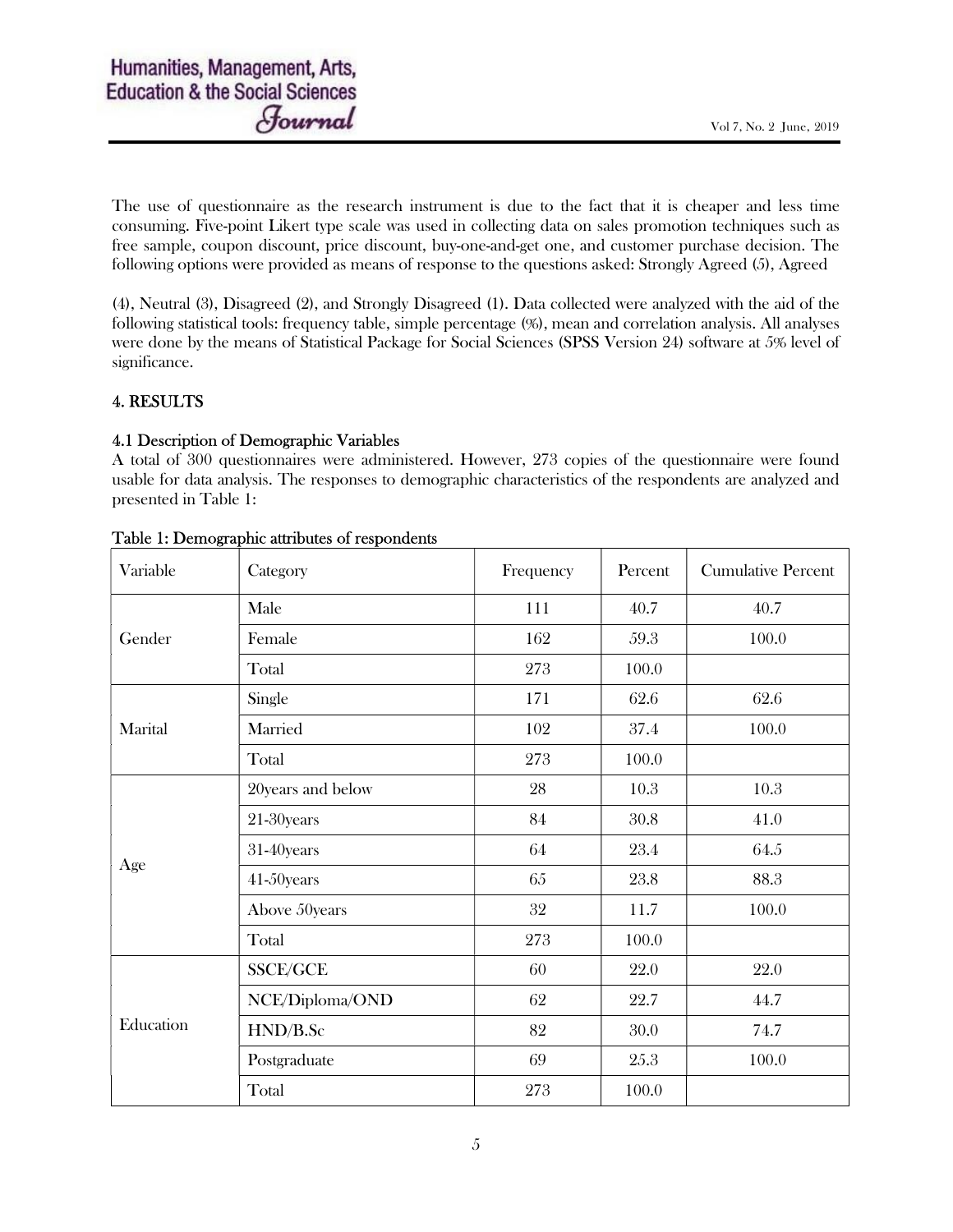111 (40.7%) of the respondents were male while 162 (59.3%) were male. 171 62.6%) of the respondents were single while 102 (37.4%) were married. The age distribution showed that majority of the respondents (59%) were 31years old and above while 84 (30.8%) were between 21 - 30years old. Only 10.3% of the respondents were between 20years and below. 22% of the respondents have SSCE/GCE qualification. 62 (22.7%) of the respondents have NCE/Diploma/OND while 82 (30%) of the respondents have first degree (HND/B.Sc Degree). Only 25.3% of the respondents have postgraduate qualifications.

### 4.2 Correlation Analyses among Research Variables

Data generated for the study were examined using bivariate Pearson correlation coefficients. Table 2 shows the Pearson correlation coefficients among research variables.

| Variable                         | Mean  | Std<br>Dev. | Pearson correlation coefficients |                           |                           |                                     |                        |
|----------------------------------|-------|-------------|----------------------------------|---------------------------|---------------------------|-------------------------------------|------------------------|
|                                  |       |             | Customer<br>Purchase<br>Decision | Price<br><b>Discount</b>  | Coupon<br><b>Discount</b> | <b>Buy-One-</b><br>Get-One-<br>Free | Free<br><b>Samples</b> |
| Customer<br>Purchase<br>Decision | 3.898 | 0.677       | $\mathbf{1}$<br>273              |                           |                           |                                     |                        |
| Price<br>Discount                | 3.533 | 0.795       | $0.293$ "<br>0.000<br>273        | 1<br>273                  |                           |                                     |                        |
| Coupon<br>Discount               | 3.237 | 0.554       | 0.441<br>0.000<br>273            | $0.220$ "<br>0.000<br>273 | 1<br>273                  |                                     |                        |
| Buy-One-<br>Get-One-<br>Free     | 3.768 | 0.656       | $0.508$ "<br>0.000<br>273        | 0.176<br>0.004<br>273     | $0.701$ "<br>0.000<br>273 | $\mathbf{1}$<br>273                 |                        |
| Free<br><b>Samples</b>           | 3.418 | 0.545       | 0.330<br>0.000<br>273            | $0.229$ "<br>0.000<br>273 | 0.126<br>0.038<br>273     | 0.169<br>0.005<br>273               | 1<br>273               |

Table 2: Mean, standard deviation and Pearson correlation coefficients among variables

\*\*. Correlation is significant at the 0.01 level (2-tailed).

\*. Correlation is significant at the 0.05 level (2-tailed).

Table 2 shows the mean and standard deviation of the different research variables as follows: customer purchase decision ( $\overline{\mathbf{X}}$ =3.898, SD=0.677), price discount ( $\overline{\mathbf{X}}$ =3.533, SD=0.795), coupon discount ( $\overline{\mathbf{X}}$ =3.237, SD=0.554), buy-one-get-one-free ( $\overline{X}$ =3.768, SD=0.656), free samples ( $\overline{X}$ =3.418, SD=0.545). The results show that respondents' assessment of sales promotion and consumer purchase decision in the Nigerian beverage industry is moderately high as the mean scores of the variables are above 3.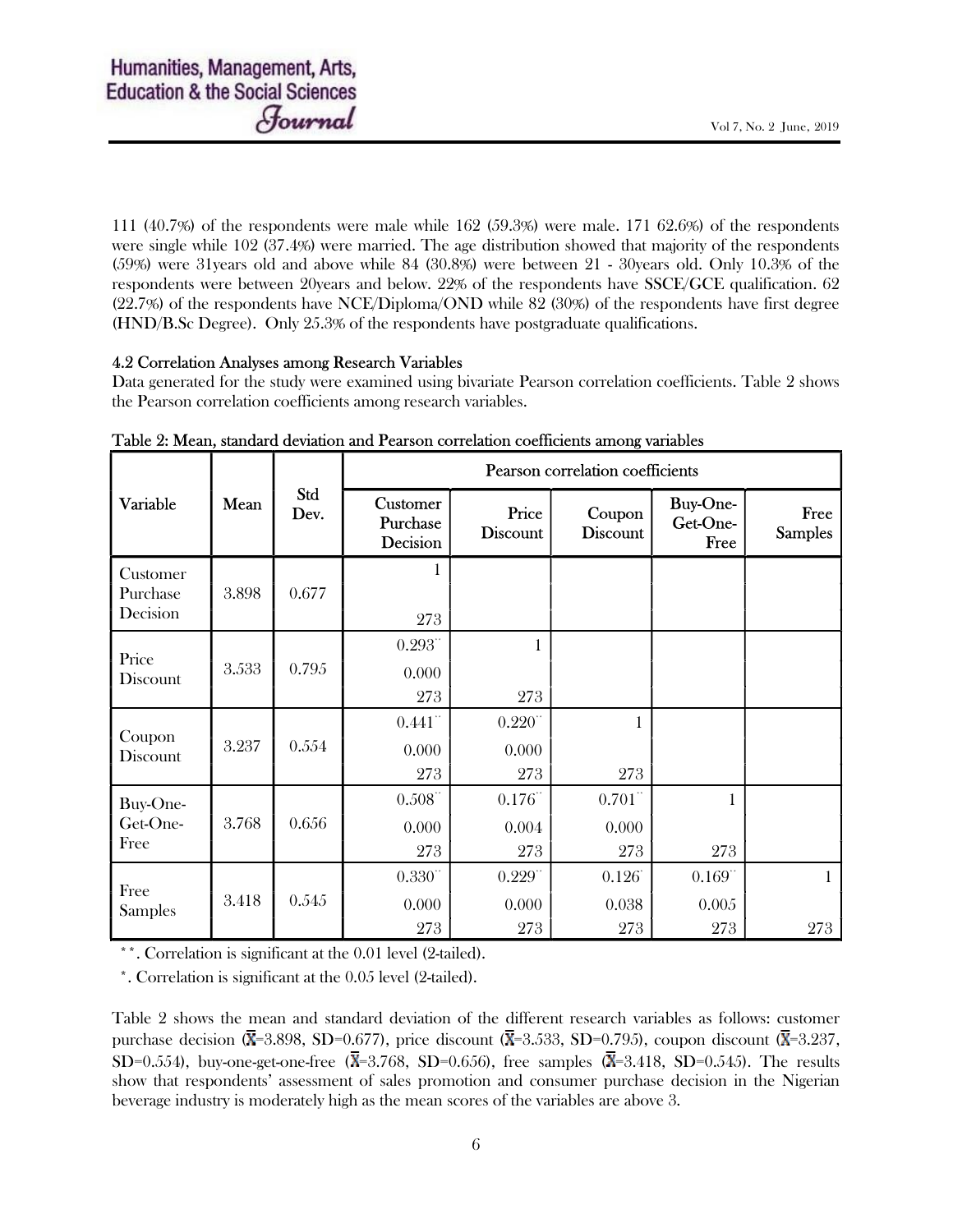The Pearson's correlation coefficients between each pair of variables are shown in Table 2. Bryman and Cramer (1997) posit that the Pearson's correlation coefficient (r) should not exceed 0.80; otherwise the independent variables that show a relationship in excess of 0.80 may be suspected of having multicollinearity. However, we observed from Table 2 that none of the correlation coefficients is up to 0.80, thus ruling out any form of multi-collinearity in the model. Table 2 shows that customer purchase decision is positively and significantly related to price discount (r=0.293, p < 0.05), coupon discount (r=0.441, p < 0.05), buy-one-get-one-free (r=0.508, p < 0.05), and free samples (r=0.330, p < 0.05).

### 5. DISCUSSION

The study investigated the relationship between sales promotion tools (price discount, coupon discount, buy-one and get-one free and free sample) and consumers' purchase decision in the beverage industry in Lagos state. The findings from the study indicated that respondents agreed that if a brand offers coupon discount that could be a reason for them to buy it, coupon discount allows them to buy more quantities of the same product, coupon discount also allows them to buy the product earlier than planned and compared to most people, they are more likely to buy brands that offers coupon discount. This also shows that coupon discount as a tool for sales promotional activities has significant impact on consumer purchase decision. Equally, the findings reveal that majority of the respondents believed that when they buy a brand that offers a free sample, they usually buy the same brand even when they have a free sample on the other brands. The study further confirmed that offering coupon discounts would be a reason for them to buy. Similarly, the findings indicate that consumers will buy a brand that offers coupon discounts.

The findings acknowledged that offering coupon discounts to customers would be a reason for them to buy. It also indicates that they will buy a brand that offers coupon discounts, this was also proved by the research of Gilbert and Jackaria (2002) who reported that coupon ranked the last as the promotion least widely used by the consumer. The findings further prove that majority of the respondents agreed that when they buy a brand that offers a free sample, and they usually buy the same brand even when they have a free sample on the other brands. Which was in agreement with Shimp (2003) reported that free sample had effect on consumer's buying behaviour. For example, almost all of the respondents agreed that a brand offers "buyone-get-one-free" could be a reason for them to buy and respondents, moreover, the respondents agreed that a "buy-one-get-one-free" promotion allows them to buy more quantities of the same product and they have favorite brands, but most of the time they buy a brand that offers "buy-one-get-one-free". The result of present study was consistent with the result of Li, Sun and Wang's (2007) study which found that extra product promotions would speed up clearance sales more than do price promotions.

### 6. CONCLUSION AND RECOMMENDATIONS

The study concludes that sales promotion tools such as price discount, coupon discount, buy-one and getone free and free sample which the beverage industry in Lagos state often deploy have significant relationship in consumer purchase decision. It is therefore important for the beverage firms to continue to deploy and reinforce the use of these tools. In conclusion, the consumers' attitude towards different promotional tools on buying decisions is favourable. It showed that sales promotion tools are supplementary or complementary to existing business as an additional marketing strategy.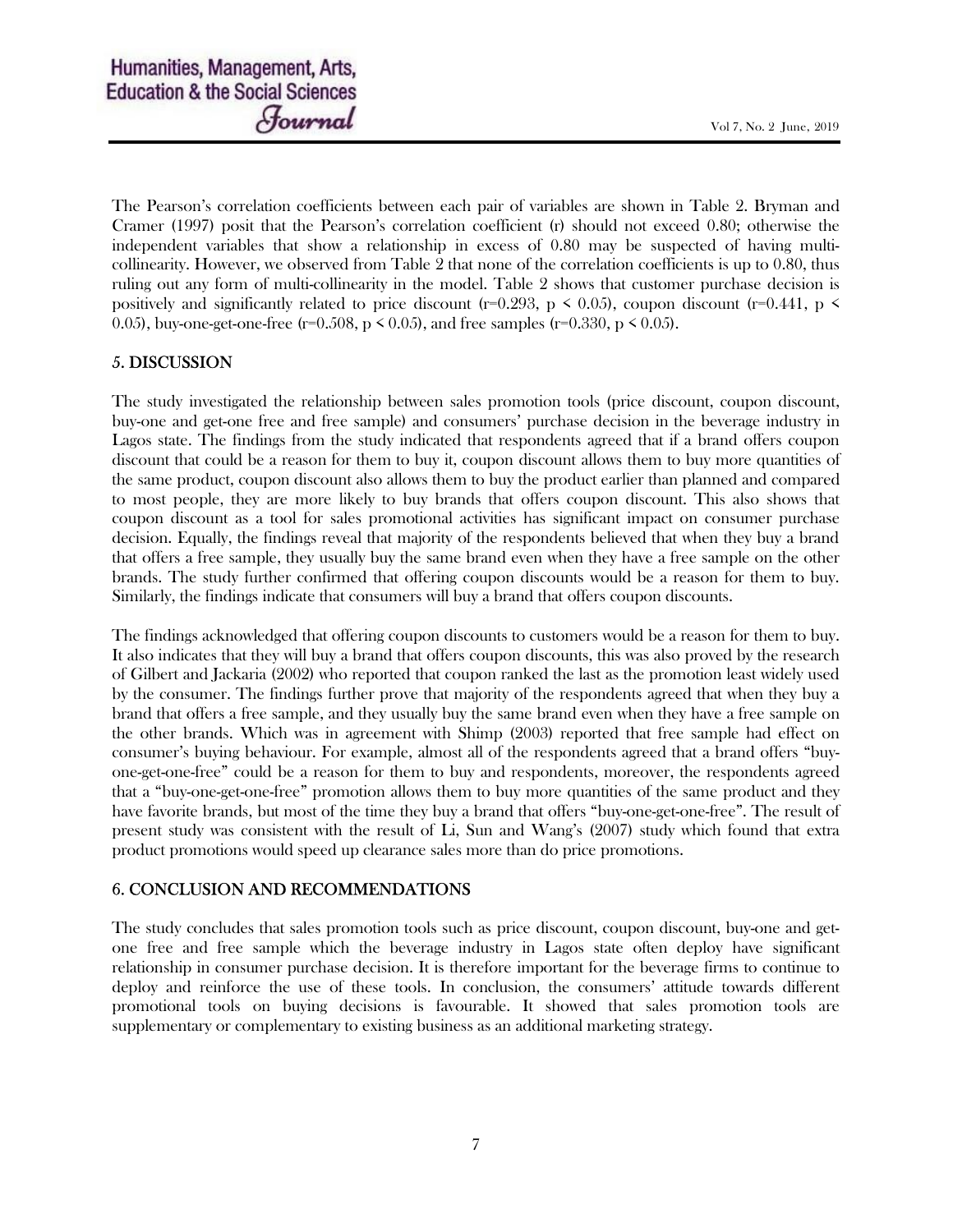Based on the findings already discussed, the study therefore recommends the following:

- That firms must intensify the use of sales promotion (price discount, coupon discount, buy-one and get-one free and free sample) as consumers have shown great interest and are highly influenced by sales promotion activities.
- Sales promotional tools should be carefully applied as it can reduce profitability. Therefore it may be used in conjunction with other promotional tools such as coupon discount and etc.
- Sales promotion has short term effect, as a result organisations need to do a continuous follow up to establish long term relationship with new customers acquired during sales promotion period.
- The beverage industry in Lagos state to continue to improve on their research and development mechanism to assist them to correctly approximate consumer expectations and plan to meet them to reduce consumer complaints.

### REFERENCES

- 1. Abdallat, M. & El-Emam, M. (2001). Consumer behaviour models in tourism. King Saud University, Saudi Arabia.
- 2. Aderemi, S. A. (2003). Marketing principles and practice. Mushin: Concept Publication Limited.
- 3. Agbonifoh, B. A., Ogwo, O. E., Nnolim, D.A., & Nkamnebe, A. O. (2007). Marketing in Nigeria: Concepts, principles and decisions (Second Edition). Aba: Afritowers Publishers Limited.
- 4. Agbonifoh, B., & Yomere, A. (1999). Research methodology in the management and social sciences. Uniben Press: University of Benin, Benin City, Nigeria.
- 5. Arens, H., & Bovée, G. (2005). Contemporary advertising. USA; Richard D. Irwin. A times Mirror Higher Education Group Inc. Company.
- 6. Barry, T. E., & Howard, D. J. (1990). A review and critique of the hierarchy of effects in advertising. International Journal of Advertising, 9(2), 121-135.
- 7. Belch, G. E. & Belch, M. A. (1998). Advertising and promotion: An integrated marketing communications perspective (4th Edition). Boston; McGraw-Hill.
- 8. Berkowitz, K., Harley, R., Kerin, R. A., & Rudelius, W. (1994). Marketing (4th Edition). Boston: Irwin
- 9. Blair, E. A., & London, L. (1991). The effects of preference price in retail advertisement. Journal of Marketing, 45, 83-93.
- 10. Butterfield, L. (1997). Excellence in advertising, the IPA guide to best practice, UK: British Library Cataloguing, Oxford.
- 11. Churchill, G. A., & Peter, J. P. (1995). Marketing: Creating value for customers. Irwin, Inc. Burr Ridge.
- 12. Cox, R., & Britain, P. (2000). Retail management (4<sup>th</sup> Edition). Harlow, England: Pearson Education.
- 13. Davidson, W. R., Sweeney, D. J., & Stampfi, R. W. (1984). Retailing management (5th Edition). New York: John Wiley and Sons.
- 14. Doyle, P., & Saunders, J. (1985). Market segmentation and positioning in specialized industrial markets. The Journal of Marketing, 24-32.
- 15. Gilbert, D. C., & Jackaria, N. (2002). The efficacy of sales promotions in UK supermarkets: a consumer view. International Journal of Retail & Distribution Management, 30(6), 315-322.
- 16. Kollmann, T. (2000). The price/acceptance function: perspectives of a pricing policy in European telecommunication markets. European Journal of Innovation Management, 3(1), 7-15.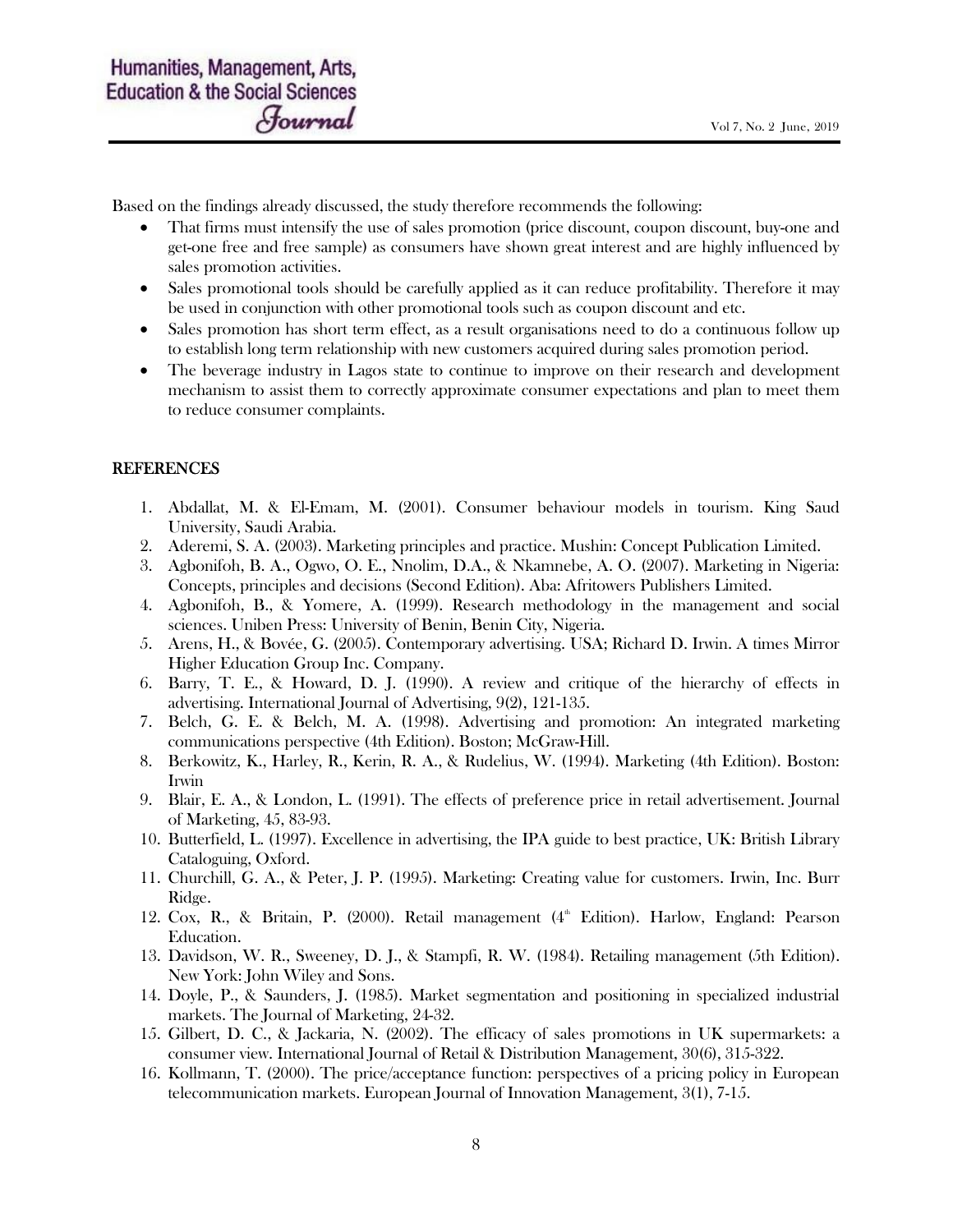- 17. Kotler, P., & Keller, K. L. (2009). Marketing management (13th Edition). New Jersey: Person Education.
- 18. Kotler, P., & Keller, K. L. (2009). Marketing management (9th edition). India: Pearson Education Plc Limited
- 19. Li, S., Sun, Y., & Wang, Y. (2007). 50% off or buy one get one free? Frame preference as a function of consumable nature in dairy products. The Journal of Social Psychology, 147(4), 413- 421.
- 20. McKechnie, S. (1992). Consumer buying behaviour in financial services: an overview. International Journal of Bank Marketing, 10(5), 5-39.
- 21. Ngolanya, M., Mahea, T., Nganga, E., Amollo, F., & Karuiki, F. (2006). Influence of sales promotion campaigns on consumer purchase decision: A case study of Nakumatt supermarkets. Department of Business Administration, University of Nairobi.
- 22. Schultz, D. E, & Robinson, W. (2008). Sales promotion essentials, the 10 basic sales promotion techniques and how to use them (3rd edition). NTC Contemporary Publishing Company.
- 23. Shimp, T. A. (2003). Promotion management and marketing communication (3rd Edition). Dryden Press: Fort Worth.
- 24. Smith, S., & Taylor, D. (2002). How to sell more stuff: Promotional marketing that really works. USA: Dearborn Trade Publishing
- 25. Stanton, W. J., Etzel, M. J. & Walker, B. J. (1994). Fundamentals of marketing (10th Edition), McGraw- Hill, New York.
- 26. Ward, J. C., & Hill, R. P. (1991). Designing effective promotional games: Opportunities and problems. Journal of Advertising, 20(3), 69-81.

#### Acknowledgement

We will like to appreciate the efforts of our research assistants Sodiq Lawal, Adetunji Oyedotun and Anthonia Jegede who administered the questionnaire used for this article. Similarly, we wish to also express our appreciation to our research respondents without whom, this work would not have seen the light of day. Their cooperation contributed to the timely completion of the research.